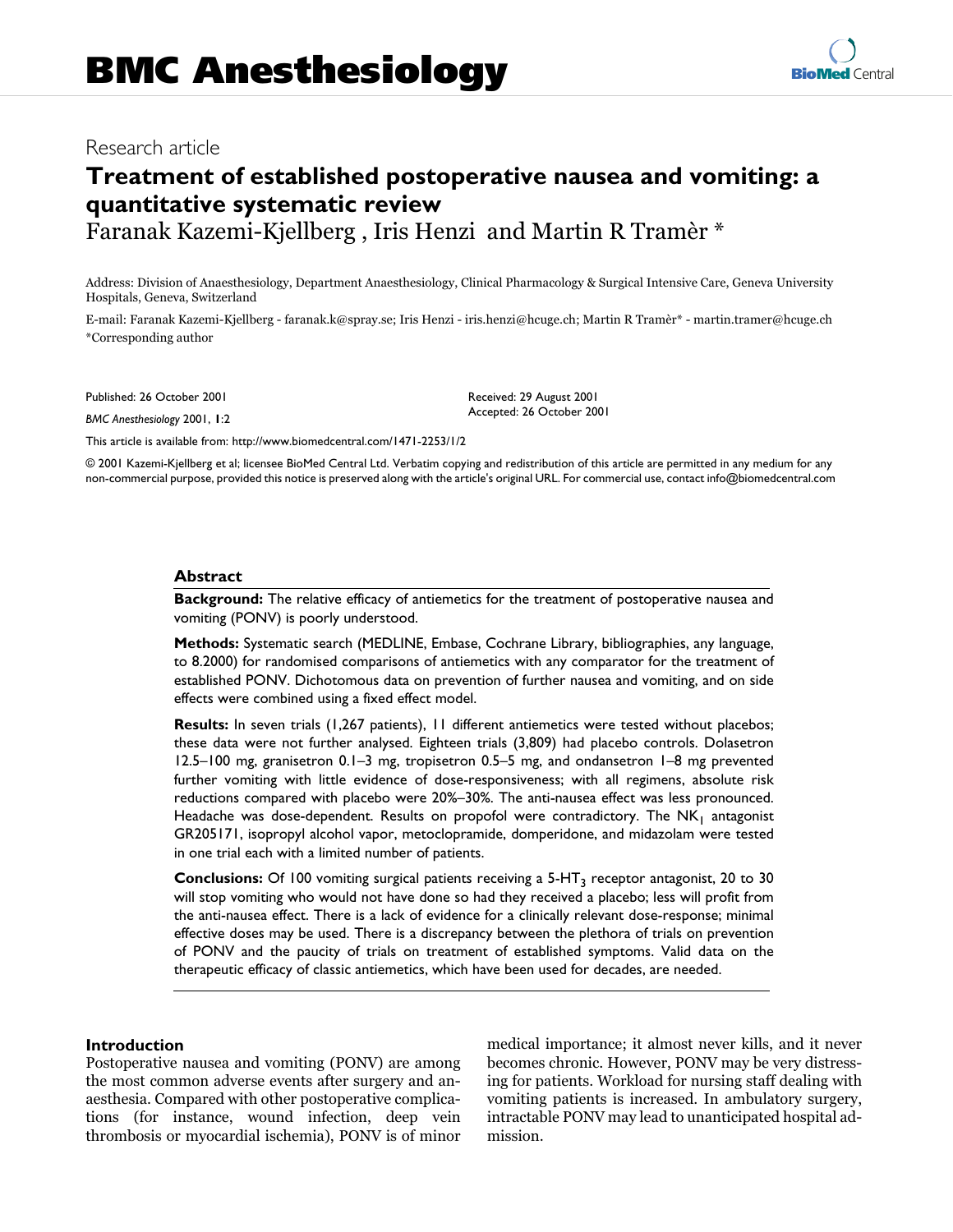In France, 10% percent of the population underwent an anaesthetic procedure in 1996 [\[1\]](#page-9-0). On average 30% of patients are suffering from PONV symptoms [[2](#page-9-1)], and 1% of surgical outpatients need to be admitted to hospital due to intractable PONV [\[3](#page-9-2)–[5\]](#page-9-3). Extrapolating these numbers to the UK suggests that every year almost 2'000'000 people suffer from PONV symptoms, and about 20'000 outpatients need to be admitted following ambulatory surgery due to intractable PONV. Thus, PONV is likely to create considerable extra costs for health care systems.

Much research on the control of PONV has been conducted during the last four decades. The majority of clinical trials focuses on prophylaxis of PONV (i.e. patients receive an antiemetic at induction of anaesthesia, during surgery or shortly before they wake up). There are, however, several problems with the prevention of PONV. First, the efficacy of prophylactic antiemetic interventions in the daily surgical setting (i.e. when the baseline risk for PONV is not particularly high) is often disappointing [\[2\]](#page-9-1). Second, there is no evidence that prophylaxis decreases the likelihood of unanticipated admission [[2](#page-9-1)]. Third, prophylaxis of PONV is likely to be less costeffective than treatment of established symptoms [\[6\]](#page-9-4). And finally, with prevention strategies, patients who actually do not need any prophylaxis are unnecessarily exposed to a drug, and are thus put at risk of suffering from unnecessary adverse drug reactions.

Efficacious and safe treatment strategies for patients who are nauseated or who are vomiting after surgery are needed. The aim of this study was to systematically review the literature on valid data on any treatment of established PONV symptoms, to critically appraise the data, to test for dose-responsiveness for each drug, and to estimate relative efficacy and likelihood for harm of the various treatments.

## **Methods**

## *Systematic search*

We searched the MEDLINE (PubMed, from 1966), and EMBASE (from 1974) databases using different search strategies. We also searched the Cochrane Controlled Trials Register (Cochrane Library 2000, issue IV). We used the free text terms (postoperative OR postoperative OR postsurg\*), (nausea OR vomiting OR emesis OR retching), (randomised OR randomized), (treatment), NOT (chemotherapy OR radiotherapy), NOT (prevention OR prophylaxis) and combinations of these terms. The date of the last electronic search was 21.8.2000. We checked reference lists of retrieved reports and relevant review articles, and we searched our own comprehensive in-house bibliography. Authors of original trials were contacted when there was ambiguity about the data. We did not contact manufacturers.

## *Inclusion and exclusion criteria, validity assessment, data extraction*

We included full reports of randomised comparisons of any therapeutic antiemetic intervention (experimental intervention) with placebo, no treatment or another antiemetic (control intervention) in vomiting or nauseated postoperative patients. When Intralipid® was used as a control in propofol trials (to maintain blinding due to its milky-white colour), it was considered as an inactive control.

Retrieved reports were screened by one author (FK). Reports, which did not clearly meet inclusion criteria were excluded at this stage. All potentially relevant reports were then read by all authors independently who scored them for methodological validity using the three-item, five point Oxford scale taking into account randomisation, double-blinding, and description of withdrawals [[7\]](#page-9-5). The minimum validity requirement for an included trial was an adequate method of randomisation (for instance, a table of random numbers). Trials with pseudorandomisation (for instance, according to patients' date of birth) were excluded.

The main endpoint of efficacy was a "success" (i.e. no further nausea or vomiting in a nauseated or vomiting patient). According to previous analyses [\[8](#page-9-6)], and in agreement with the majority of all retrieved trials, we distinguished between two arbitrarily defined observations periods: "early success" was within or close to 6 hours after administration of the study drugs, and "late success" was within or close to 24 hours. Dichotomous data on anti-vomiting and anti-nausea efficacy were separately extracted, and separately analysed. When no distinction was made between nausea and vomiting, the data were not further analysed. Data on adverse drug reactions were analysed when they were reported in dichotomous form. Data on patients' satisfaction, duration of hospital stay, number of vomiting episodes, degree of nausea, or number of rescue treatments were not analysed since these data were inconsistently reported. Sponsorship was assumed when it was acknowledged in the original paper or when a representative of the manufacturer was a co-author of the paper. All data were extracted by one author (FK) and then checked by the two others independently. Authors met to agree consensus on validity scores and extracted data; discrepancies were resolved by discussion.

## *Analyses*

For both efficacy and harm we calculated relative risks with [9](#page-9-7)5% confidence intervals [9]. A statistically significant difference between an experimental intervention and control was assumed when the 95% confidence interval around the relative risk did not include 1. Data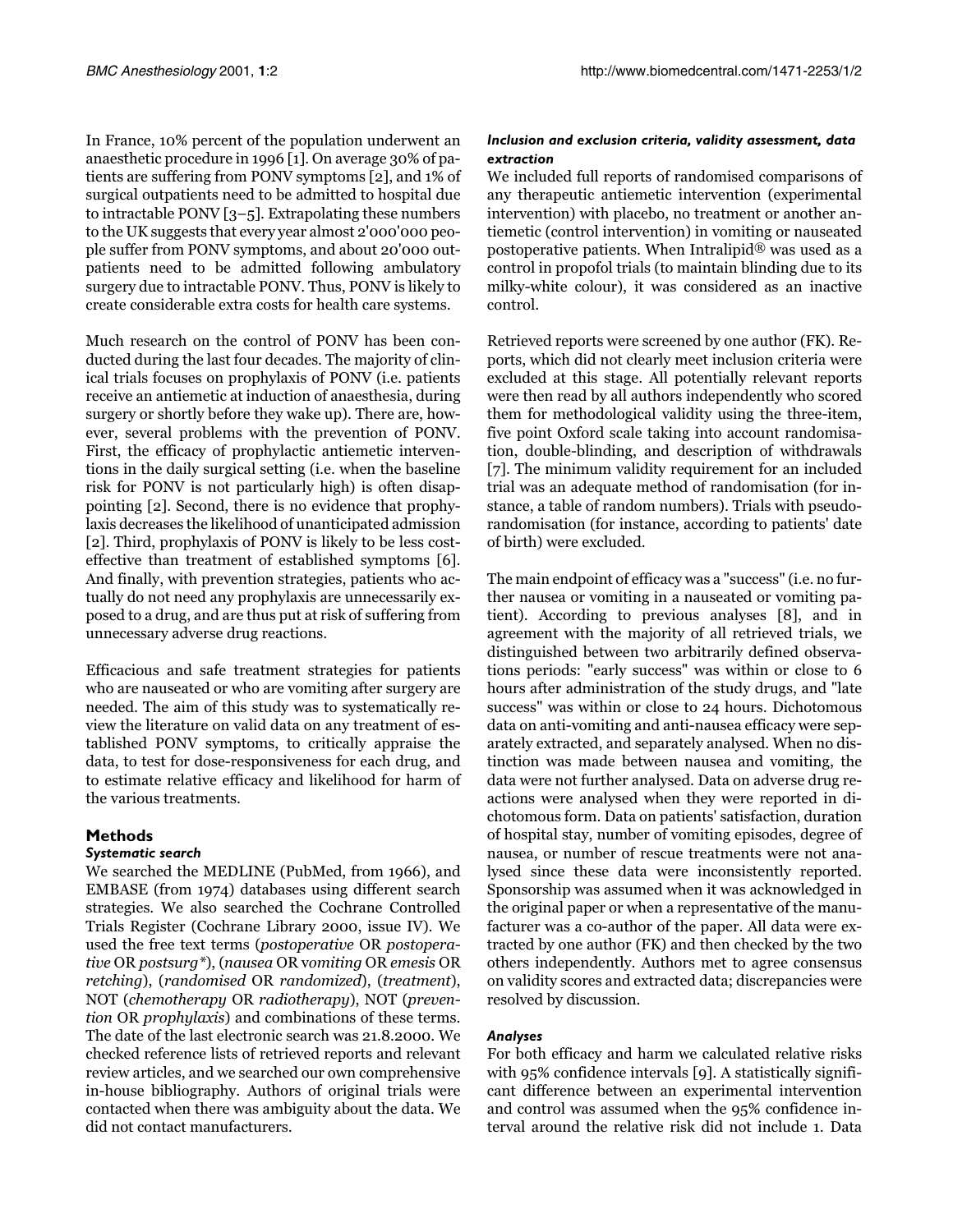from independent trials were combined only when the data represented clinically homogenous subgroups. Such subgroups would include comparisons of data of the same dose and route of administration of the same experimental intervention, with the same control intervention (for instance, a placebo), and reporting on the same emesis endpoint (for instance vomiting) during the same observation period (for instance late success). A fixed effect model was used to combine these clinically homogenous data [\[10](#page-9-8)].

It became clear that valid trials represented homogenous patient populations with minimal variations in baseline risks and outcome frequencies. Also, most antiemetic interventions were tested in one or two large multicentre studies with similar control event rates. As estimates of the clinical relevance of the antiemetic efficacy of the treatments, we, therefore, calculated absolute risk reductions compared with placebo. We also calculated the reciprocal of the absolute risk reduction, the numberneeded-to-treat [\[11\]](#page-9-9), with 95% confidence interval [[12](#page-9-10)].

Dose-responsiveness was tested for as with previous similar analyses [[8](#page-9-6),[13\]](#page-9-11), taking into account criteria of both statistical significance and clinical relevance of differences in efficacy between doses. Since control event rates were very similar in these trials, we were using the absolute risk reduction (and the number-needed-totreat) to test for dose-responsiveness. For homogeneous subgroups, absolute risk reductions (numbers-neededto-treat) were graphically plotted as recently suggested [[14](#page-9-12)]. A consistent increase in the absolute risk reduction (a decrease in the number-needed-to-treat) with increasing doses was interpreted as weak evidence of dose-responsiveness. A statistically significant difference between two doses, and thus strong evidence of dose-responsiveness, was assumed when the 95% confidence intervals of the absolute risk reductions (numbers-neededto-treat) of these two doses did not overlap, or when the higher dose was significantly different from control and the lower dose was not. According to a pre-hoc decision in the clinical setting of PONV [\[15](#page-9-13)], a change of the absolute risk reduction by • 20% was regarded as a clinically relevant degree of change in antiemetic efficacy. For instance, a decrease of the number-needed-to-treat from 5 to 4 compared with placebo to prevent further vomiting in a vomiting patient by increasing the dose would be regarded as a worthwhile improvement. This would then justify an increase of the dose [[8,](#page-9-6)[13\]](#page-9-11).

## **Results**

## *Included and excluded articles*

We screened 55 reports; 34 of those were potentially relevant for the purpose of this study (Figure [1\)](#page-2-0). Nine had to be subsequently excluded. Data of one large sponsored



<span id="page-2-0"></span>**Figure 1** Flowchart of retrieved and analysed reports.

multicentre trial on ondansetron (500 patients) [[16](#page-10-0)] were published in two further full reports [\[17](#page-10-1),[18\]](#page-10-2), and data of one large sponsored multicentre trial on dolasetron (620 patients) [[19](#page-10-3)] were published in one subsequent full report [\[20\]](#page-10-4); the original reports only were considered by us [[16](#page-10-0),[19\]](#page-10-3). In two trials, treatment allocation was not randomised; one tested ondansetron [\[21\]](#page-10-5), the other pepermint oil [[22\]](#page-10-6). In two trials, patients received both prophylactic and therapeutic antiemetic interventions, and efficacy data could not been separated; one trial tested droperidol and metoclopramide [\[23\]](#page-10-7), the other droperidol, metoclopramide, and domperidone [[24\]](#page-10-8). One trial did not report on efficacy data which were relevant for the purpose of this analysis [\[25\]](#page-10-9). Finally, one report was on patients with nausea and vomiting due to oesophageal and gastric disorders [\[26](#page-10-10)].

Twenty-five trials fulfilled our inclusion criteria. One on domperidone was published in 1980 [\[27\]](#page-10-11), all others were published after 1990; 11 trials (44%) were published since 1997. One report was in German [[28\]](#page-10-12) all others were in English. Three trials were in children [[29–](#page-10-13)[31](#page-10-14)], all others were in adults. In the 17 trials, which reported on the number of patients who were followed up before randomisation, 12,107 patients were followed up and 3,572 of those vomited or felt nauseous before treatment (average 30%, range 9% [[32\]](#page-10-15) to 63% [[33](#page-10-16)]). We contacted the main authors of two trials to clarify inconsistencies in the reporting of late success data [[34,](#page-10-17)[35\]](#page-10-18). One author only responded to our enquiry [[34\]](#page-10-17); these data were included in our analyses.

## *Active controlled trials*

<span id="page-2-1"></span>In seven randomised trials (1,267 patients) [[28,](#page-10-12)[29,](#page-10-13)[32](#page-10-15),[36–](#page-10-19)[39\]](#page-10-20), eleven different experimental interventions were tested without a placebo group (Table [1\)](#page-2-1). One antiemetic intervention was tested in three trials, five in two each, and five in one each. Because of the large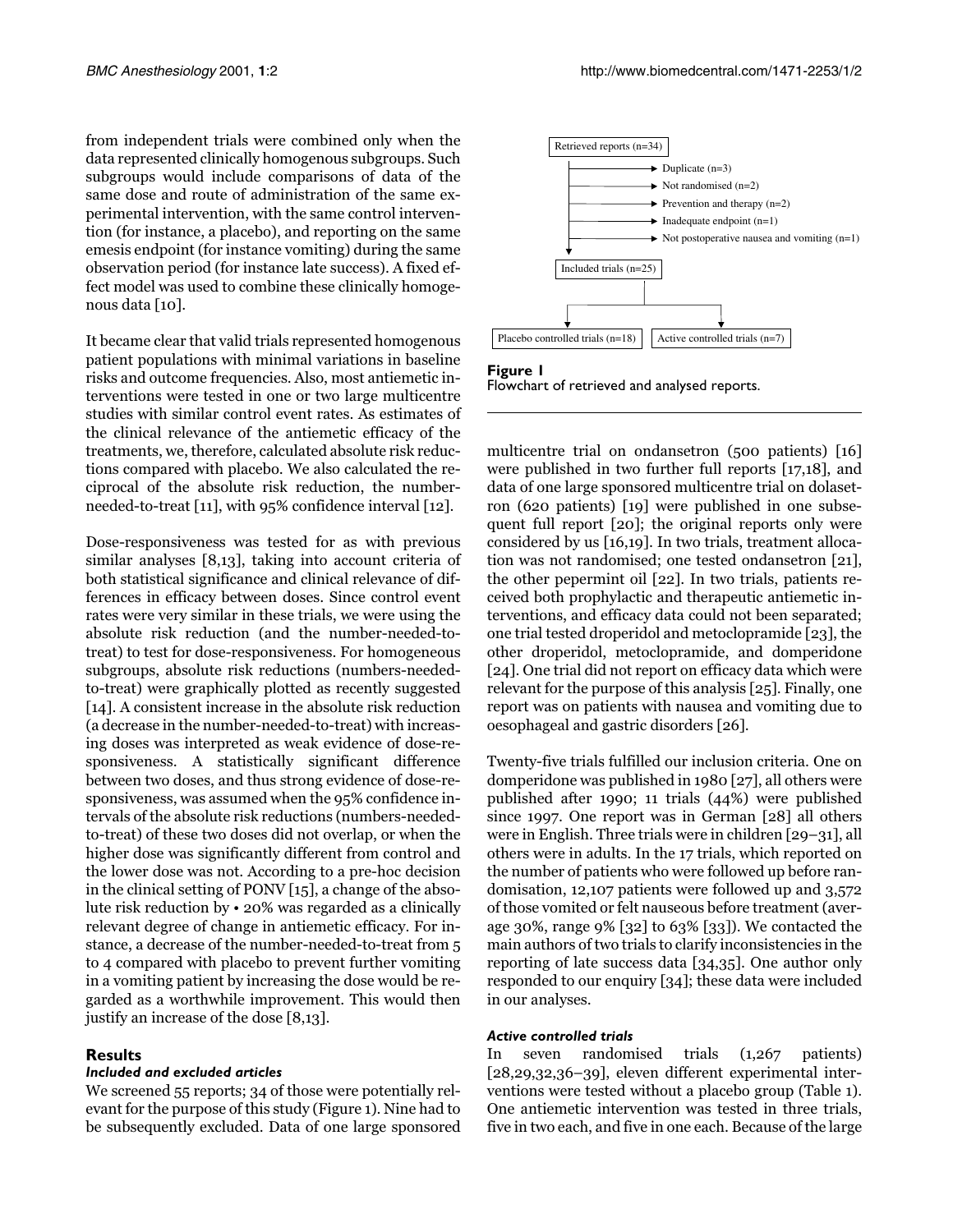#### **Table 1: Active-controlled trials**

| Ref    | <b>Validity score</b><br>random blinding dropouts | Comparison<br>(number of patients in brackets) | <b>Surgery</b>  | Sponsorship |  |
|--------|---------------------------------------------------|------------------------------------------------|-----------------|-------------|--|
|        |                                                   |                                                |                 |             |  |
| [28]   | 1/1/0                                             | I) Ondansetron 8 mg iv (50)                    | Not reported    |             |  |
|        |                                                   | 2) Droperidol 1.25 mg iv (50)                  |                 |             |  |
| [29]   | 2/2/1                                             | I) Ondansetron 0.1 mg/kg iv (16)               | Extraabdominal  |             |  |
|        |                                                   | 2) Droperidol 20 µg/kg iv (13)                 |                 |             |  |
| $[32]$ | 2/2/0                                             | I) Droperidol 1.25 mg iv (27)                  | Mixed           |             |  |
|        |                                                   | 2) Metoclopramide 10 mg iv (25)                |                 |             |  |
|        |                                                   | 3) Propofol 10 mg iv (26)                      |                 |             |  |
| [36]   | 1/1/0                                             | I) Ondansetron 4 mg iv (380)                   | Not reported    | Glaxo       |  |
|        |                                                   | 2) Metoclopramide 10 mg iv (366)               |                 |             |  |
| [37]   | 1/1/0                                             | I) Droperidol 20 µg/kg iv (40)                 | Laparoscopic    |             |  |
|        |                                                   | 2) Granisetron 40 µg/kg iv (40)                | cholecystectomy |             |  |
|        |                                                   | 3) Metoclopramide 0.2 mg/kg iv (40)            |                 |             |  |
| [38]   | 1/1/0                                             | I) Droperidol 20 µg/kg iv (40)                 | Major           |             |  |
|        |                                                   | 2) Granisetron 40 µg/kg iv (40)                | gynecological   |             |  |
|        |                                                   | 3) Metoclopramide 0.2 mg/kg iv (40)            |                 |             |  |
| [39]   | 1/1/1                                             | I) Alizapride 100 mg iv (24)                   | Gynecological   | Glaxo       |  |
|        |                                                   | 2) Droperidol I mg iv (25)                     |                 |             |  |
|        |                                                   | 3) Ondansetron 8 mg iv (25)                    |                 |             |  |

variety in different experimental interventions and the inconsistency in control interventions, these data were not further analysed.

### *Placebo controlled trials*

In 18 trials (3,809 patients), there was an inactive control group [[16,](#page-10-0)[17](#page-10-1)[,19](#page-10-3)[,27,](#page-10-11)[30,](#page-10-23)[31](#page-10-14)[,33](#page-10-16)–[35,](#page-10-18)[40](#page-10-24)[–48\]](#page-10-25) (Table [2\)](#page-3-0). Most trials reported separately on anti-nausea and antivomiting data. Three trials also reported on combined nausea and vomiting data [[33](#page-10-16)–[35](#page-10-18)], and two (one tested ondansetron and metoclopramide [[45](#page-10-26)], and one tested domperidone [[27](#page-10-11)]) reported only on combined data. Combined data were not further analysed.

<span id="page-3-0"></span>Eleven trials (61% of all placebo-controlled trials) tested four  $5-HT_3$ receptor antagonists (dolasetron, granisetron, ondansetron, or tropisetron) in 3,427 patients (90% of all patients in placebo-controlled trials). Average trial size was 312 patients (range, 36 to 620). Median validity score was 3 (range, 2 to 5). Most data came from multicentre dose-finding studies that were sponsored by the manufacturers of the respective  $5-HT_3$  receptor antagonists.

Three trials tested propofol [\[35](#page-10-18)[,46](#page-10-27)[,47](#page-10-28)], and one each midazolam  $[48]$  $[48]$ , a NK<sub>1</sub> antagonist (GR205171) [\[33\]](#page-10-16), domperidone [[27](#page-10-11)], and isopropyl alcohol vapor [[31](#page-10-14)] in 382 patients. In those trials, average size was 55 patients (range, 20 to 100). This was significantly different from the trials on 5-HT<sub>3</sub> receptor antagonists ( $p = 0.002$ ). Median validity score was 2 (range, 2 to 4). This was not different from trials on  $5-HT_3$  receptor antagonists (p = 0.126). Two trials were sponsored [\[33](#page-10-16)[,46](#page-10-27)].

### *5-HT3 receptor antagonists*

Granisetron 0.1 mg, 1 mg, and 3 mg (386 patients received granisetron) and tropisetron 0.5 mg, 2 mg, and 5 mg (237) were tested in one multicentre trial each [[34,](#page-10-17)[41\]](#page-10-29). Dolasetron 12.5, 25 mg, 50 mg, and 100 mg was tested in two multicentre trials (765) [[19,](#page-10-3)[40\]](#page-10-24). Data on ondansetron came from seven trials. Three doses, 1 mg, 4 mg, and 8 mg were tested in 839 adults in two multicentre [[16](#page-10-0),[17\]](#page-10-1) and four single centre trials [[42–](#page-10-30)[45\]](#page-10-26), and 0.1 mg and 16 mg were tested in 60 adults in one trial [[43\]](#page-10-31). Finally, 0.1 mg/kg was tested in 192 children in one trial [\[30\]](#page-10-23); this was the only paediatric trial that tested a setron.

Graphical display suggested similar anti-vomiting efficacy with all  $5-HT_3$ receptor antagonists, and little evidence of dose-responsiveness (Table [3](#page-6-0), Figure [2](#page-6-1)). For early success, relative risk point estimates were between 1.6 and 2.2, and numbers-needed-to-treat point estimates were between 3.0 and 4.7. According to our predefined criteria, there was some evidence of dose-responsiveness with ondansetron; the lowest dose tested, 0.1 mg, was no different from placebo, and all higher doses were significantly more efficacious than placebo. With the main fixed doses (1 mg, 4 mg, and 8 mg), however, there was no clinically relevant dose-response; the number-need-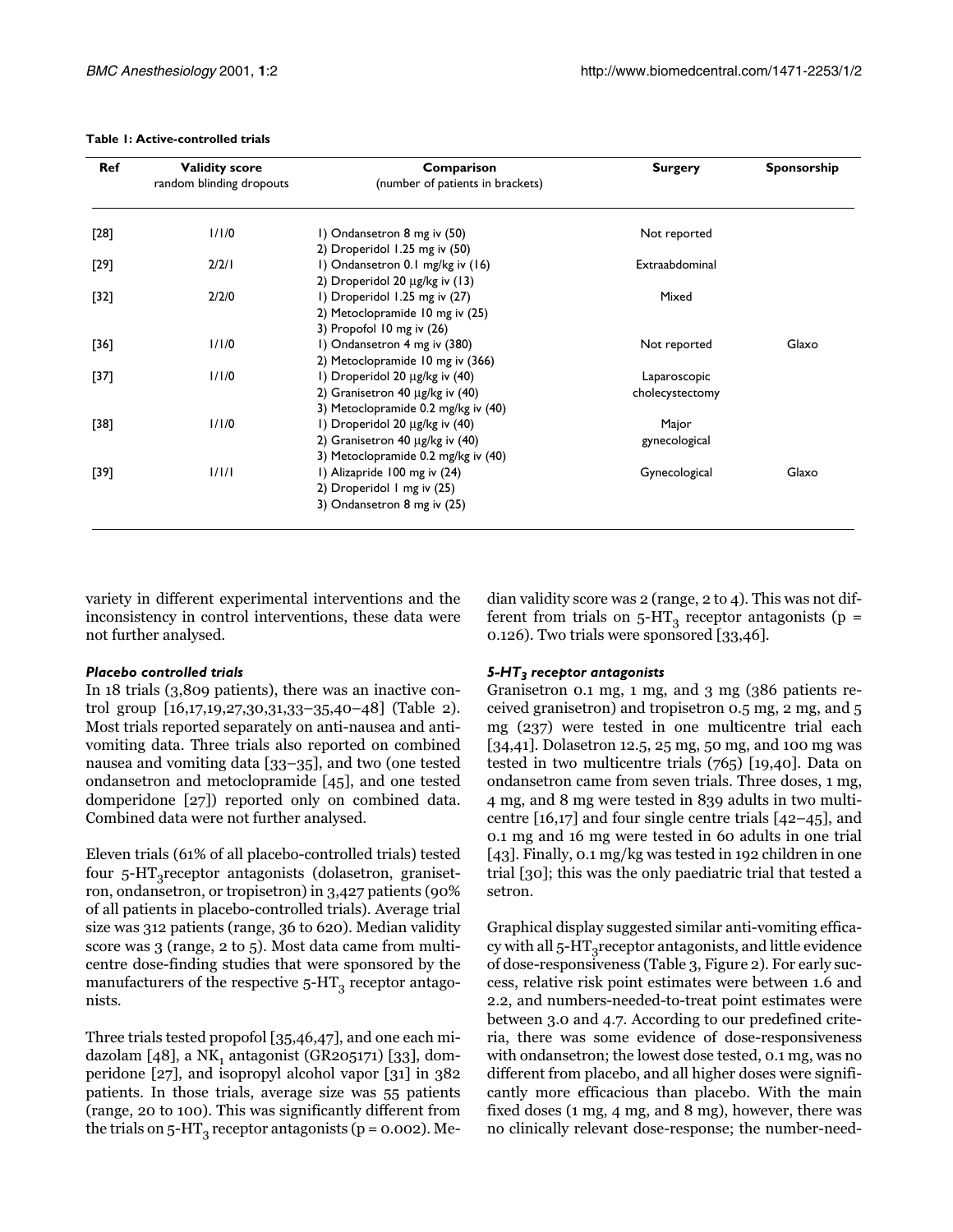## **Table 2: Placebo-controlled trials**

| Ref    | <b>Validity</b>                | Comparison                                                                                                                                               | <b>Surgery</b>              | <b>Early success</b> |                                                                                              |                                                | Late success | Sponsorship                          |                                                |                             |
|--------|--------------------------------|----------------------------------------------------------------------------------------------------------------------------------------------------------|-----------------------------|----------------------|----------------------------------------------------------------------------------------------|------------------------------------------------|--------------|--------------------------------------|------------------------------------------------|-----------------------------|
|        | score                          |                                                                                                                                                          |                             |                      |                                                                                              | absence of                                     |              | absence of                           |                                                |                             |
|        | random<br>blinding<br>dropouts | (number of patients in<br>brackets)                                                                                                                      |                             | time point           | nausea                                                                                       | vomiting                                       | time point   | nausea                               | vomiting                                       |                             |
|        | <b>Dolasetron</b>              |                                                                                                                                                          |                             |                      |                                                                                              |                                                |              |                                      |                                                |                             |
| [40]   | 1/1/0                          | 1) Dolasetron 12.5 mg iv $(66)$<br>2) Dolasetron 25 mg iv (65)<br>3) Dolasetron 50 mg iv (67)<br>4) Dolasetron 100 mg iv (68)<br>5) Placebo iv (71)      | Mixed                       |                      | no data                                                                                      |                                                | 24 h         | no data                              | 16/66<br>18/65<br>25/67<br>17/68<br>8/71       | Hoechst<br>Marion<br>Russel |
| $[19]$ | 2/1/0                          | 1) Dolasetron 12.5 mg iv $(130)$<br>2) Dolasetron 25 mg iv (119)<br>3) Dolasetron 50 mg iv (124)<br>4) Dolasetron 100 mg iv (126)<br>5) Placebo iv (121) | Mixed                       | 2 h                  | no data                                                                                      | 72/130<br>60/119<br>60/124<br>64/126<br>33/121 | 24 h         | no data                              | 46/130<br>33/119<br>36/124<br>37/126<br>13/121 | Hoechst<br>Marion<br>Russel |
|        | <b>Granisetron</b>             |                                                                                                                                                          |                             |                      |                                                                                              |                                                |              |                                      |                                                |                             |
| [41]   | 2/1/1                          | I) Granisetron 0.1 mg iv (128)<br>2) Granisetron 1 mg iv (133)<br>3) Granisetron 3 mg iv (125)<br>4) Placebo iv (133)                                    | Mixed                       | 6 h                  | 51/128<br>54/133<br>53/125<br>22/133                                                         | 68/128<br>77/133<br>75/125<br>35/133           | 24 h         | 34/128<br>40/133<br>46/125<br>17/133 | 49/128<br>61/133<br>61/125<br>26/133           |                             |
|        |                                |                                                                                                                                                          |                             |                      |                                                                                              |                                                |              |                                      |                                                |                             |
| $[34]$ | <b>Tropisetron</b><br>1/2/0    | 1) Tropisetron 0.5 mg iv $(77)$<br>2) Tropisetron 2 mg iv (80)<br>3) Tropisetron 5 mg iv (80)<br>4) Placebo iv (77)                                      | Mixed                       | 4 h                  | 45/77<br>45/80<br>45/80<br>35/77                                                             | 54/77<br>61/80<br>59/80<br>35/77               | 24 h         | 33/77<br>36/80<br>37/80<br>26/77     | 40/77<br>46/80<br>48/80<br>22/77               | Sandoz                      |
|        |                                |                                                                                                                                                          |                             |                      |                                                                                              |                                                |              |                                      |                                                |                             |
| [42]   | <b>Ondansetron</b><br>2/2/0    | 1) Ondansetron 8 mg iv (35)<br>$2)$ Placebo iv $(36)$                                                                                                    | Laparoscopy                 | 2 h                  | no data                                                                                      | 17/35<br>3/36                                  |              | no data                              |                                                | Glaxo                       |
| [17]   | 1/1/1                          | 1) Ondansetron 1 mg iv (112)<br>2) Ondansetron 4 mg iv (112)<br>3) Ondansetron 8 mg iv (104)<br>4) Placebo iv (108)                                      | Not<br>specified            |                      | no data                                                                                      |                                                | 24 h         | no data                              | 45/112<br>49/112<br>43/104<br>28/108           | Glaxo                       |
| $[16]$ | 1/1/0                          | I) Ondansetron I mg iv (130)<br>2) Ondansetron 4 mg iv (119)<br>3) Ondansetron 8 mg iv $(122)$<br>4) Placebo iv (129)                                    | Mixed                       | 2 h                  | no data                                                                                      | 74/130<br>73/119<br>70/122<br>39/129           | 24 h         | no data                              | 53/130<br>56/119<br>57/122<br>19/129           | Glaxo                       |
|        |                                |                                                                                                                                                          |                             |                      |                                                                                              |                                                |              |                                      |                                                |                             |
| $[30]$ | 2/2/1                          | 1) Ondansetron 0.1 mg/kg iv<br>(192)<br>2) Placebo iv (183)                                                                                              | Paediatric                  | 2 <sub>h</sub>       | no data                                                                                      | 150/192<br>63/183                              | 24 h         | no data                              | 98/186<br>30/179                               | Glaxo                       |
| [44]   | 2/1/0                          | 1) Ondansetron 8 mg iv (18)<br>2) Placebo iv (18)                                                                                                        | Mixed                       | 4 h                  | 14/18<br>5/18                                                                                | 17/18<br>17/18                                 |              | no data                              |                                                | Glaxo                       |
| $[45]$ | 1/1/1                          | 1) Ondansetron 4 mg iv (58)<br>2) Metoclopramide 10 mg iv<br>(57)<br>$3)$ Placebo iv $(60)$                                                              | Gynaecologic<br>laparoscopy | 0.5 <sub>h</sub>     | 48 h<br>Only combined<br>Only combined<br>nausea+vomiting<br>nausea+vomiting<br>data<br>data |                                                |              |                                      |                                                |                             |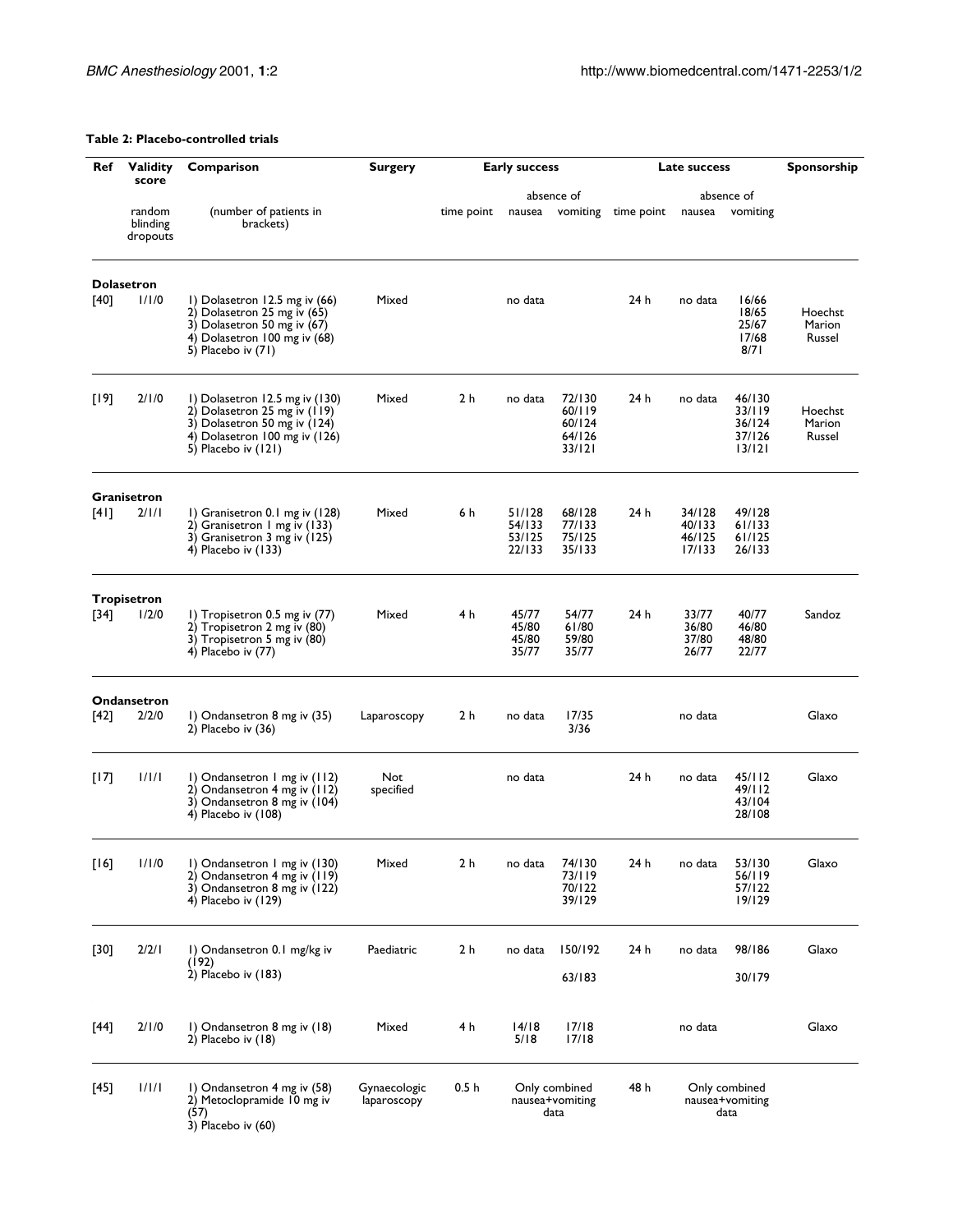| $[43]$        | 2/2/0 | I) Ondansetron 0.1 mg iv (32)<br>2) Ondansetron 4 mg iv (29)<br>3) Ondansetron 16 mg iv (28)<br>4) Placebo iv (32) | Mixed                       | 6 h            | no data                      | 7/32<br>12/29<br>15/28<br>5/32           | 24h     | no data | 5/32<br>11/29<br>14/28<br>5/32           | Glaxo                    |
|---------------|-------|--------------------------------------------------------------------------------------------------------------------|-----------------------------|----------------|------------------------------|------------------------------------------|---------|---------|------------------------------------------|--------------------------|
| Propofol      |       |                                                                                                                    |                             |                |                              |                                          |         |         |                                          |                          |
| $[35]$        | 1/2/0 | I) Propofol 20 mg iv (24)<br>2) Propofol 40 mg iv $(22)$<br>$3)$ Intralipid iv $(23)$                              | Day case                    | 2 <sub>h</sub> | no data                      | 21/24<br>17/22<br>13/23                  |         | no data |                                          |                          |
| [46]          | 1/1/0 | I) Propofol 3 mg iv (12)<br>$2)$ Propofol 9 mg iv (12)<br>3) Propofol 27 mg iv $(12)$<br>4) Intralipid iv (12)     | Gynecologic<br>laparoscopy  | 1.5h           | 4/12<br>3/12<br>3/12<br>3/12 | 10/12<br>11/12<br>7/12<br>10/12          |         | no data |                                          | ICI Pharma-<br>ceuticals |
| [47]          | 2/1/0 | I) Propofol 0.2 mg/kg iv (35)<br>2) Intralipid (35)                                                                | Adenectomy<br>Tonsillectomy | $\mathsf{h}$   | no data                      | 34/35<br>30/35                           | 24h     | no data | 13/35<br>20/35                           |                          |
| <b>Others</b> |       |                                                                                                                    |                             |                |                              |                                          |         |         |                                          |                          |
| [48]          | 2/2/0 | I) Midazolam I mg iv + I mg/h<br>(10)                                                                              | Any surgery                 | 9 h            | no data                      | 9/10                                     |         | no data |                                          |                          |
|               |       | $2)$ Placebo iv (10)                                                                                               |                             |                |                              | 3/10                                     |         |         |                                          |                          |
| $[33]$        | 1/1/0 | I) GR205171 25 mg iv (18)<br>$2)$ Placebo iv (18)                                                                  | Hysterectomy                | 2 <sub>h</sub> | 10/18<br>4/18                | 14/18<br>5/18                            | 24h     |         | Only combined<br>nausea+vomiting<br>data | Glaxo                    |
| $[27]$        | 1/1/0 | I) Domperidone 10 mg iv (52)<br>2) Placebo iv (48)                                                                 | Mixed                       | 6 h            |                              | Only combined<br>nausea+vomiting<br>data | no data |         |                                          |                          |
| $[31]$        | 2/0/0 | I) Isopropyl alcohol vapor                                                                                         | Paediatric                  | $\mathsf{h}$   | 18/20                        | 7/20                                     |         | no data |                                          |                          |
|               |       | nasal (20)<br>2) Saline nasal (19)                                                                                 |                             |                | 8/19                         | 2/19                                     |         |         |                                          |                          |
|               |       |                                                                                                                    |                             |                |                              |                                          |         |         |                                          |                          |

#### **Table 2: Placebo-controlled trials** *(Continued)*

All trials are in adults, except "paediatric"

ed-to-treat for late anti-vomiting efficacy decreased from 4.8 to 4.1 (i.e. an improvement by 15%). Best anti-vomiting efficacy was with granisetron, and there was some evidence of a clinically relevant dose-response. With the lowest dose tested (0.1 mg), the number-needed-to-treat for early success was 3.7. This number decreased to 3.2 (i.e. an improvement by 14%) when the dose was increased by a factor of 10 (to 1 mg). When the dose was further increased by a factor of 30 (to 3 mg), the numberneeded-to-treat decreased to 3.0 (i.e. an improvement by 23%). For late success, the improvement was 11% and 36%, when the dose was increased to 1 mg and 3 mg, respectively. There was also some evidence of a clinically relevant dose-response for late anti-vomiting efficacy with tropisetron. With 0.5 mg, the number-needed-totreat to prevent further vomiting for 24 hours was 4.3. When the dose was increased fourfold, the numberneeded-to-treat decreased to 3.5 (i.e. an improvement by 18%). When the dose was increased tenfold, the numberneeded-to-treat decreased to 3.2 (i.e. an improvement by 26%).

Three trials only reported on anti-nausea efficacy; two multicentre trials on granisetron [\[41](#page-10-29)] and tropisetron [[34\]](#page-10-17), respectively, and one small trial on ondansetron [[44\]](#page-10-32) (Table [2\)](#page-3-0). Anti-nausea efficacy was consistently less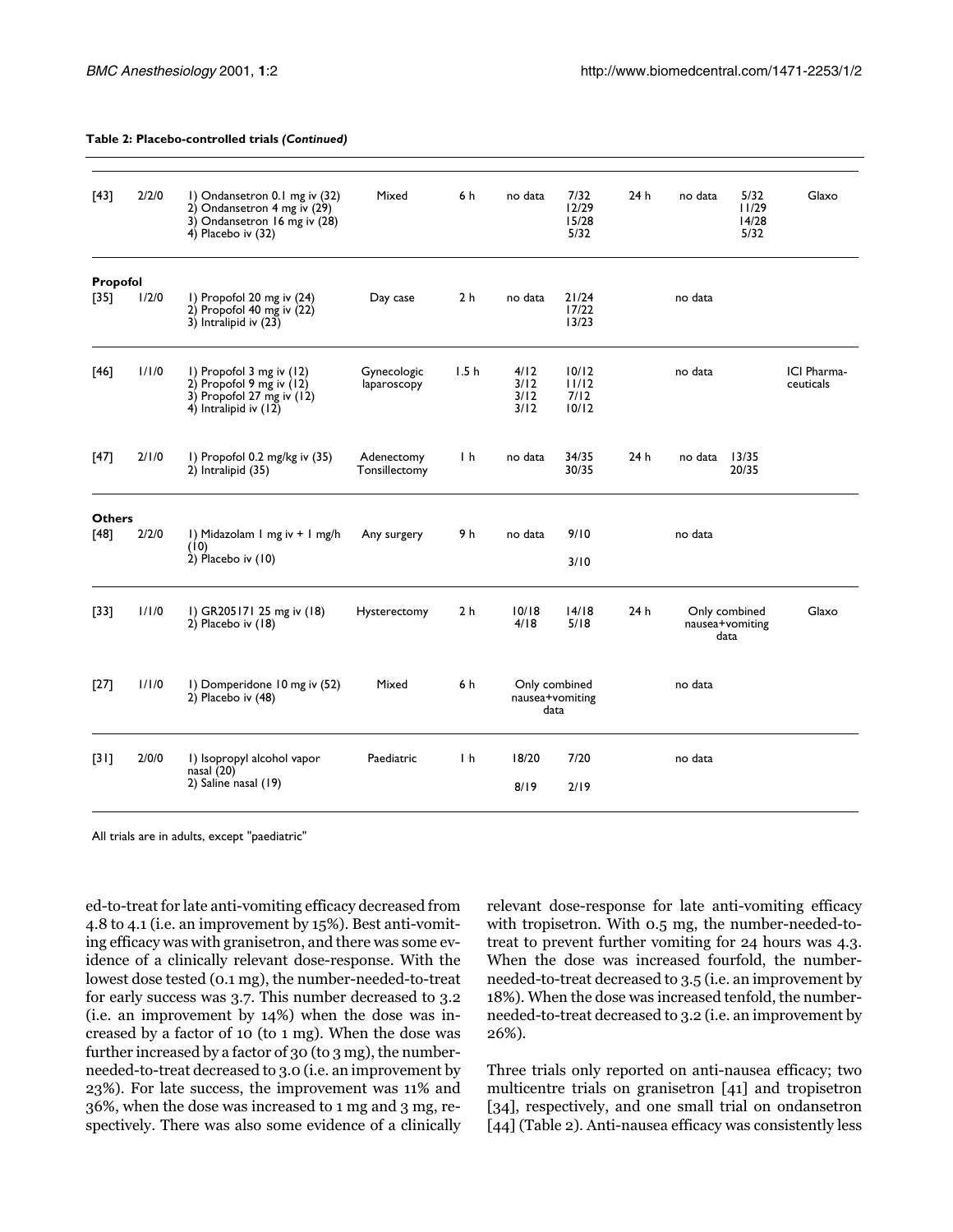

#### <span id="page-6-1"></span>**Figure 2**

Prevention of further postoperative nausea and vomiting with  $5-HT<sub>3</sub>$  receptor antagonists. Symbols are absolute risk reductions (ARR) or numbers-needed-to-treat (NNT), respectively, with 95% confidence intervals. Symbol sizes are proportional to the number of analysed patients. White circles: vomiting; grey squares: nausea.  $\infty$  = infinity (ARR = 0). All data are from adults.

pronounced, compared with the anti-vomiting efficacy (Table [3,](#page-6-0) Figure [2\)](#page-6-1). For tropisetron, none of the doses tested achieved a statistically significant anti-nausea effect, neither early nor late.

The most frequently reported adverse effect with  $5-HT<sub>3</sub>$ receptor antagonists was headache (Table [4](#page-6-0)). There was some evidence of dose-responsiveness, although for none of the dose groups tested (i.e. low, medium or high) the result was statistically significant. With the lowest doses, the risk of headache was decreased compared with placebo. With the medium doses, there was equivalence. With the highest doses tested, the risk of headache was increased compared with placebo.

#### *Propofol*

Six different regimens of propofol were tested in three trials, each in a limited number of patients [\[35,](#page-10-18)[46](#page-10-27),[47](#page-10-28)] (Table [2\)](#page-3-0). Results were inconsistent. There was a lack of evidence of any dose-effect, or increased efficacy in particular groups of patients. When the data were combined, there was no evidence of a significant antivomiting effect (Table [3\)](#page-6-0). One trial only tested early antinausea efficacy [\[46](#page-10-27)]; the effect was not statistically significant. In two trials, increased sedation with propofol was reported [\[35](#page-10-18)[,46](#page-10-27)]. In one trial, one of 22 patients receiving propofol 40 mg had an episode of apnoea [\[35\]](#page-10-18).

#### *Others*

One trial each tested a  $NK_1$ -receptor antagonist [[33\]](#page-10-16), midazolam [[48](#page-10-25)], domperidone [[27](#page-10-11)], nasal isopropyl alcohol [[31](#page-10-14)], and metoclopramide [\[45\]](#page-10-26) (Tables [2](#page-3-0) and [3\)](#page-6-0). Trials were on a limited number of patients, or reported combined nausea and vomiting success rates only.

None of the trials reported on the number of outpatients who needed to be admitted due to intractable PONV.

#### **Discussion**

There are three main results of this systematic review. First,  $5-HT_3$  receptor antagonists are efficacious to some extent in preventing further vomiting in a patient who is vomiting after surgery; they show less efficacy in preventing further nausea in a nauseated patient. Second, over wide ranges of doses there is weak evidence only of dose-responsiveness with these drugs. Third, although classic antiemetics (for instance, droperidol or metoclopramide) have been widely used for decades, there is a lack of evidence on their therapeutic efficacy in the postoperative period.

<span id="page-6-0"></span>The  $5$ -HT<sub>3</sub> receptor antagonists were the most frequently tested drugs. For all of them at least one large and well designed multicentre trial could be retrieved. Thus, for this class of antiemetics, treatment recommendations can be based on strong evidence. There were, however, some methodological problems with these trials. For instance, some of them were published more than once [[17](#page-10-1)[,18](#page-10-2)[,20](#page-10-4)]. Also, there were no reports on direct comparisons of  $5-HT_3$  receptor antagonists. Our analyses had to rely on indirect comparisons from placebo-controlled trials. Finally, for most of these trials, reporting of efficacy data was incomplete. It is important to distinguish between anti-vomiting and anti-nausea efficacy since nausea is not a little vomiting [[49\]](#page-10-33). An antiemetic may well stop further vomiting in a vomiting patient but leave the patient nauseous. For both granisetron and tropisetron, there was consistent evidence that the anti-nausea effect was less pronounced than the anti-vomiting effect. For the other setrons no nausea data were reported. This relative lack of anti-nausea efficacy of 5-HT $_{\tiny{3}}$  receptor antagonists has been well known from previous analyses on prophylactic ondansetron in the surgical setting [\[13\]](#page-9-11), and on the antiemetic efficacy of 5-HT $_{\rm 3}$  receptor antagonists in patients undergoing radiotherapy [\[50](#page-10-34)]. The selective reporting of anti-vomiting efficacy data in the majority of these trials may lead to a biased perception of the antiemetic efficacy of  $5-HT_3$  receptor antagonists.

To know about dose-responsiveness is important for two reasons. First, when larger doses are not much more efficacious than smaller doses, the smaller doses are likely to be more cost-effective. Second, smaller doses may be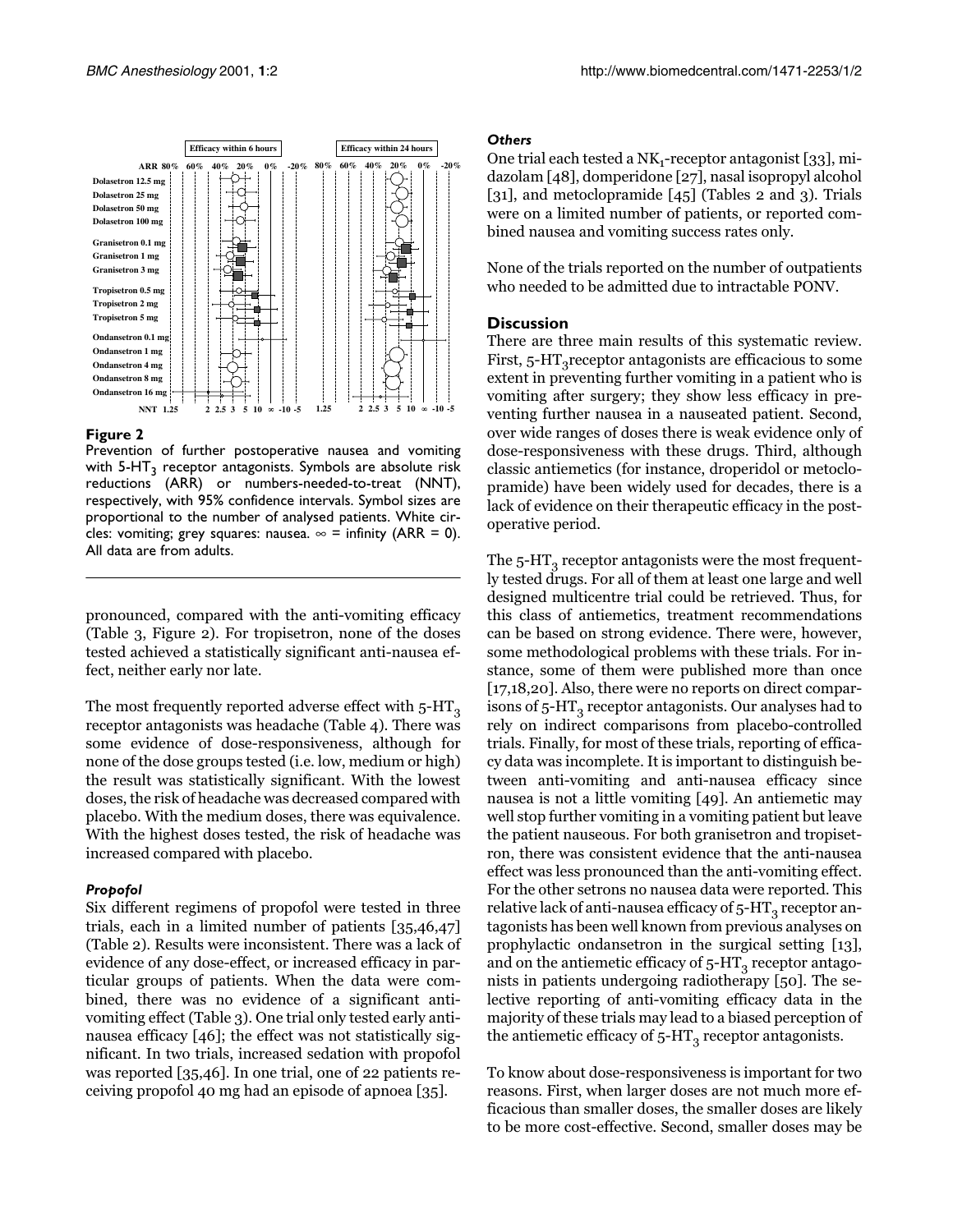## **Table 3: Efficacy data**

|                                                            |              |                 |                                              |                                            |                    |                     | Late success |                              |                                            |                       |  |  |  |
|------------------------------------------------------------|--------------|-----------------|----------------------------------------------|--------------------------------------------|--------------------|---------------------|--------------|------------------------------|--------------------------------------------|-----------------------|--|--|--|
|                                                            | Success rate |                 | <b>Early success</b><br><b>Relative Risk</b> | <b>Number</b><br><b>Needed To</b><br>Treat |                    | <b>Success rate</b> |              | <b>Relative Risk</b>         | <b>Number</b><br><b>Needed To</b><br>Treat | Ref                   |  |  |  |
|                                                            |              | Active Control* | (95% confidence<br>interval)                 | (95% confi-<br>dence<br>interval)          | Active             | Control*            |              | (95% confidence<br>interval) | (95% confidence<br>interval)               |                       |  |  |  |
| <b>Prevention of further nausea</b>                        |              |                 |                                              |                                            |                    |                     |              |                              |                                            |                       |  |  |  |
| Granisetron                                                |              |                 |                                              |                                            |                    |                     |              |                              |                                            |                       |  |  |  |
| 0.1 <sub>mg</sub>                                          | 40%          | 17%             | 2.41 (1.56 to 3.73)                          | 4.3 (3.0 to 7.9)                           | [4]                | 27%                 | 13%          | 2.08 (1.22 to 3.53)          | 7.3 (4.3 to 24)                            | [4]                   |  |  |  |
| l mg                                                       | 41%          | 17%             | 2.45 (1.59 to 3.79)                          | 4.2 (2.9 to 7.4)                           | [4]                | 30%                 | 13%          | 2.35 (1.41 to 3.93)          | 5.8 (3.7 to 13)                            | [4]                   |  |  |  |
| 3 mg                                                       | 42%          | 17%             | 2.56 (1.66 to 3.95)                          | 3.9 (2.7 to 6.6)                           | [4]                | 37%                 | 13%          | 2.88 (1.75 to 4.75)          | 4.2 (2.9 to 7.2)                           | [4]                   |  |  |  |
| Tropisetron                                                |              |                 |                                              |                                            |                    |                     |              |                              |                                            |                       |  |  |  |
| 0.5 <sub>mg</sub>                                          | 58%          | 45%             | 1.29 $(0.94 \text{ to } 1.75)$               | 7.7 (3.5 to -38)                           | [34]               | 43%                 | 34%          | $1.27$ (0.85 to 1.90)        | $11(4.1 to -16)$                           | $[34]$                |  |  |  |
| 2 mg                                                       | 56%          | 45%             | 1.24 (0.91 to 1.69)                          | $9.3$ (3.8 to -21)                         | $[34]$             | 45%                 | 34%          | 1.33 (0.90 to 1.98)          | 8.9 (3.8 to -25)                           | $[34]$                |  |  |  |
| 5 mg                                                       | 56%          | 45%             | 1.24 (0.91 to 1.69)                          | $9.3$ (3.8 to -21)                         | $[34]$             | 46%                 | 34%          | 1.37 (0.93 to 2.03)          | 8.0 (3.6 to -37)                           | $[34]$                |  |  |  |
| Ondansetron                                                |              |                 |                                              |                                            |                    |                     |              |                              |                                            |                       |  |  |  |
| 8 <sub>mg</sub><br>Propofol                                | 78%          | 28%             | 2.80 (1.28 to 6.14)                          | $2.0$ (1.3 to 4.6)                         | $[44]$             |                     |              | no data                      |                                            |                       |  |  |  |
| any dose<br>Other drugs                                    | 36%          | 25%             | 1.44 (0.49 to 4.22)                          | $9.0$ (2.5 to -5.6)                        | $[46]$             |                     |              | no data                      |                                            |                       |  |  |  |
| GR205171<br>25 <sub>mg</sub>                               | 56%          | 22%             | 2.50 (0.96 to 6.52)                          | 3.0 (1.6 to 29)                            | [33]               |                     |              | no data                      |                                            |                       |  |  |  |
| Isopropyl<br>alcohol                                       | 90%          | 42%             | 2.14 (1.24 to 3.69)                          | 2.1 (1.4 to 4.5)                           | $[31]$             |                     |              | no data                      |                                            |                       |  |  |  |
| <b>Prevention of further vomiting</b><br><b>Dolasetron</b> |              |                 |                                              |                                            |                    |                     |              |                              |                                            |                       |  |  |  |
| 12.5 mg                                                    | 55%          | 27%             | 2.03 (1.46 to 2.82)                          | 3.6 $(2.5 \text{ to } 6.1)$                | [19]               | 32%                 | 11%          | 2.88 (1.83 to 4.54)          | 4.8 (3.5 to 7.8)                           | [19][40]              |  |  |  |
| 25 <sub>mg</sub>                                           | 50%          | 27%             | 1.85 (1.31 to 2.60)                          | 4.3 (2.8 to 9.0)                           | [19]               | 28%                 | 11%          | 2.54 (1.59 to 4.04)          | 6.0 $(4.1 \text{ to } 11)$                 | $[19]$ $[40]$         |  |  |  |
| 50 mg                                                      | 48%          | 27%             | 1.77 (1.26 to 2.50)                          | 4.7 $(3.0 \text{ to } 11)$                 | [19]               | 32%                 | 11%          | 2.93 (1.86 to 4.61)          | 4.8 (3.5 to 7.7)                           | [19][40]              |  |  |  |
| $100 \text{ mg}$<br>Granisetron                            | 51%          | 27%             | $1.86$ (1.33 to 2.61)                        | 4.3 (2.8 to 8.5)                           | [19]               | 28%                 |              | 2.54 (1.60 to 4.04)          | 5.9 $(4.1 \text{ to } 11)$                 | [19][40]              |  |  |  |
| 0.1 <sub>mg</sub>                                          | 53%          | 26%             | 2.02 (1.45 to 2.80)                          | 3.7 (2.6 to 6.5)                           | [4]                | 38%                 | 20%          | 1.96 (1.30 to 2.95)          | 5.3 (3.4 to 13)                            | [4]                   |  |  |  |
| I mg                                                       | 58%          | 26%             | 2.20 (1.60 to 3.03)                          | 3.2 (2.3 to 4.9)                           | [4]                | 46%                 | 20%          | 2.35 (1.59 to 3.47)          | 3.8 (2.7 to 6.5)                           | [4]                   |  |  |  |
| 3 mg                                                       | 60%          | 26%             | 2.28 (1.66 to 3.13)                          | 3.0 (2.2 to 4.5)                           | [4]                | 49%                 | 20%          | 2.50 (1.69 to 3.68)          | 3.4 (2.5 to 5.5)                           | [4]                   |  |  |  |
| Tropisetron                                                |              |                 |                                              |                                            |                    |                     |              |                              |                                            |                       |  |  |  |
| 0.5 <sub>mg</sub>                                          | 70%          | 45%             | 1.54 (1.16 to 2.05)                          | 4.1 (2.5 to 10)                            | $[34]$             | 52%                 | 29%          | $1.82$ (1.20 to 2.75)        | 4.3 $(2.6 \text{ to } 12)$                 | $[34]$                |  |  |  |
| 2 <sub>mg</sub>                                            | 76%          | 45%             | 1.68 (1.28 to 2.21)                          | 3.2 (2.2 to 6.1)                           | $[34]$             | 58%                 | 29%          | 2.01 (1.35 to 3.00)          | 3.5 $(2.3 \text{ to } 7.1)$                | $[34]$                |  |  |  |
| 5 mg                                                       | 74%          | 45%             | $1.62$ (1.23 to 2.14)                        | 3.5 (2.3 to 7.4)                           | $[34]$             | 60%                 | 29%          | 2.10 (1.41 to 3.12)          | 3.2 (2.2 to 6.0)                           | $[34]$                |  |  |  |
| Ondansetron                                                |              |                 |                                              |                                            |                    |                     |              |                              |                                            |                       |  |  |  |
| 0.1 <sub>mg</sub>                                          | 22%          | 16%             | 1.40 (0.50 to 3.95)                          | 16 (4.0 to -7.8)                           | [43]               | 16%                 | 16%          | 1.00 (0.32 to 3.12)          | ∞ (5.6 to -5.6)                            | $[43]$                |  |  |  |
| I mg                                                       | 57%          | 30%             | 1.88 (1.39 to 2.55)                          | 3.7 (2.6 to 6.6)                           | [16]               | 40%                 | 20%          | 2.04 (1.51 to 2.75)          | 4.8 (3.5 to 7.9)                           | [16][17]              |  |  |  |
| 4 mg                                                       | 57%          | 27%             | 2.10 (1.58 to 2.79)                          | 3.3 $(2.5 \text{ to } 5.1)$                | [16][43]           | 45%                 | 19%          | 2.29 (1.73 to 3.02)          | 4.0 (3.0 to 5.7)                           | $[16]$ [17]<br>$[43]$ |  |  |  |
| 8 mg                                                       | 59%          | 32%             | 1.84 (1.45 to 2.35)                          | 3.7 (2.7 to 5.8)                           | [16][42]<br>$[44]$ | 44%                 | 20%          | 2.23 (1.66 to 3.00)          | 4.1 (3.1 to 6.2)                           | $[16][17]$            |  |  |  |
| 16 mg                                                      | 54%          | 16%             | 3.43 (1.43 to 8.23)                          | $2.6$ (1.7 to 6.4)                         | $[43]$             | 50%                 | 16%          | 3.20 (1.32 to 7.76)          | 2.9 (1.8 to 8.3)                           | $[43]$                |  |  |  |
| $0.1$ mg/kg<br>Propofol                                    | 78%          | 34%             | 2.27 (1.83 to 2.81)                          | 2.3 (1.9 to 2.9)                           | $[30]$             | 53%                 | 17%          | 3.14 (2.21 to 4.48)          | 2.8 (2.2 to 3.7)                           | [30]                  |  |  |  |
| any dose                                                   | 85%          | 76%             | 1.18 (1.01 to 1.37)                          | 10 (4.6 to -47)                            | [35][46]<br>$[47]$ | 53%                 | 57%          | 0.88 (0.64 to 1.22)          | -26 (7.7 to -4.9)                          | [35][47]              |  |  |  |
| Other drugs                                                |              |                 |                                              |                                            |                    |                     |              |                              |                                            |                       |  |  |  |
| GR205171<br>25 mg                                          | 78%          | 28%             | 2.80 (1.28 to 6.14)                          | 2.0 (1.3 to 4.6)                           | [33]               |                     |              | no data                      |                                            |                       |  |  |  |
| Isopropyl<br>alcohol                                       | 35%          | 11%             | 3.33 (0.79 to 14.0)                          | 4.1 (2 to -174)                            | $[31]$             |                     |              | no data                      |                                            |                       |  |  |  |
| Midazolam                                                  | 90%          | 30%             | 3.00 (1.14 to 7.91)                          | $1.7$ (1.1 to 3.8)                         | $[48]$             |                     |              | no data                      |                                            |                       |  |  |  |

 $*$ control = placebo, except in propofol trials where control = intralipid;  $\infty$  = infinity (absolute risk reduction = 0)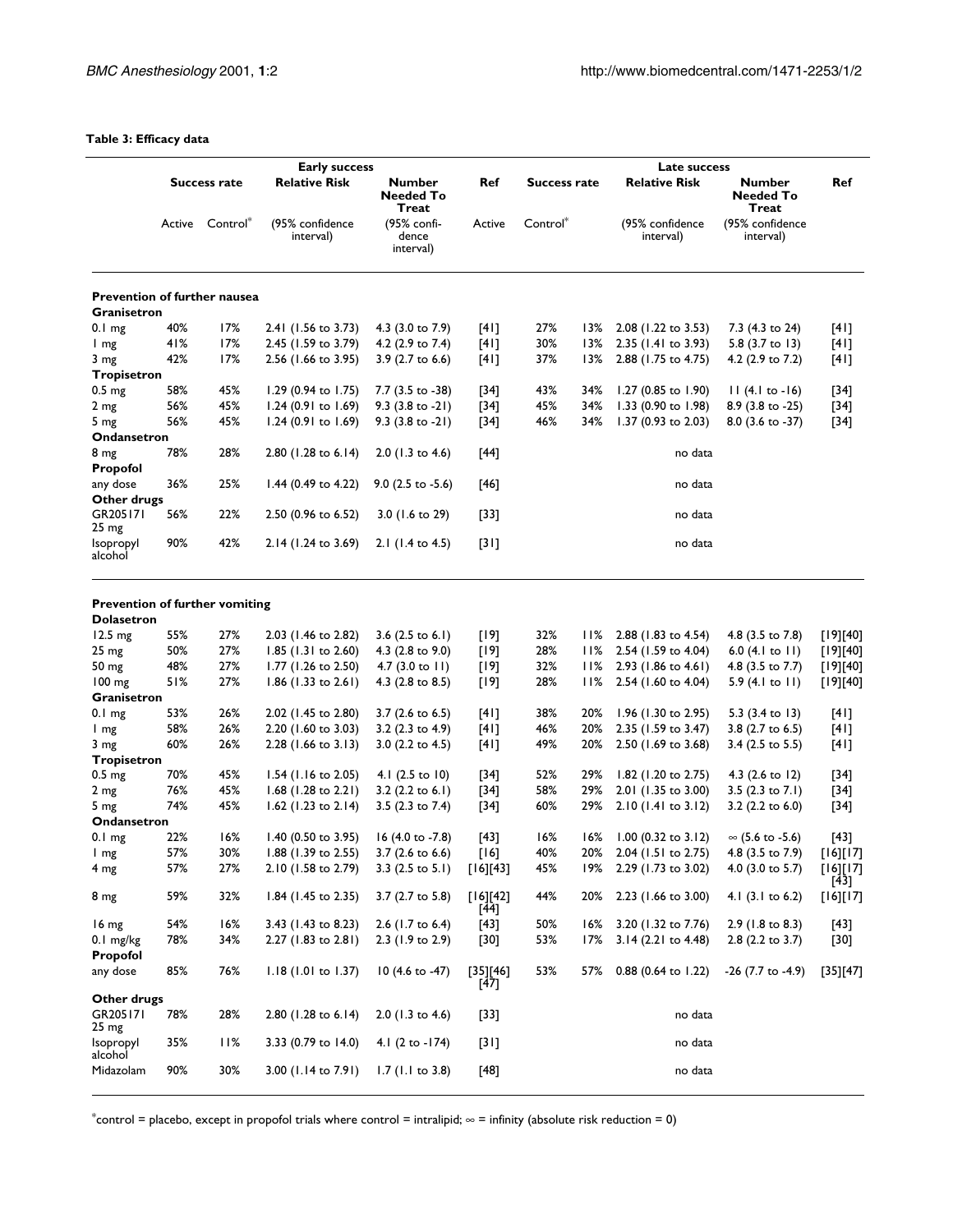|         | Number with                         |                  |                  |                 |            |         |        |                       |                            |                                 |  |  |
|---------|-------------------------------------|------------------|------------------|-----------------|------------|---------|--------|-----------------------|----------------------------|---------------------------------|--|--|
|         | $5-HT3$ receptor antagonist<br>(mg) |                  |                  |                 | Event rate |         |        |                       | Relative risk              | References                      |  |  |
|         |                                     |                  |                  |                 |            |         |        | headache/Total number |                            |                                 |  |  |
| Dose    | Dolas-<br>etron                     | Grani-<br>setron | Tropi-<br>setron | Ondans<br>etron | Active     | Placebo | Active | Placebo               | 95% confidence<br>interval |                                 |  |  |
| Low:    | 12.5                                | 0.1              | 0.5              |                 | 7.7%       | 10.4%   | 41/531 | 55/531                | $0.75$ (0.51 to 1.10)      | [16] [19] [34] [40]<br>[41]     |  |  |
| Medium: | 25.50                               |                  | $\mathbf{2}$     | 4               | 9.3%       | 9.3%    | 71/765 | 55/591                | 1.09 (0.78 to 1.52)        | [16] [19] [34] [40]<br>[41][45] |  |  |
| High:   | 100                                 | 3                | 5.               | 8               | 13.3%      | 9.9%    | 74/556 | 56/567                | 1.36 (0.98 to 1.88)        | [16] [19] [34] [40]<br>[41][42] |  |  |

#### Table 4: Risk of headache with 5-HT<sub>3</sub> receptor antagonists

Doses have been grouped arbitrarily into "low", "medium", and "high"; these groups do not represent equipotent doses.

less harmful. As in previous analyses, we have chosen a combined approach to test for dose-responsiveness, taking into account graphical display, an estimate of the statistical significance of the difference between doses, and an estimate of the clinical relevance of such a difference. Our aim was to facilitate decision-making using a pragmatic and robust method which is clinically applicable. Thus, the major question whether or not to increase the dose of an antiemetic was mainly based on the clinical relevance of any improvement in efficacy. Therefore, and since these trials represented clinically homogenous data and very similar control event rates, we were using the absolute risk reduction and the number-needed-to-treat, respectively, to test for dose-responsiveness. For none of the setrons there was strong evidence of dose-responsiveness. For ondansetron there was some weak evidence; however, the subthreshold dose (0.1 mg) and the dose that was 160 times higher (16 mg) were tested in a very limited number of patients only.

The lack of a clear dose-response with these  $5-HT_3$  receptor antagonists in the surgical setting is surprising for two reasons. First, wide dose ranges were tested. For dolasetron, the doses differed by a factor of 8, for tropisetron by 10, and for granisetron even by 30. This means that for granisetron, for instance, 30 times more drug costs must be spent to safe an additional 10% of vomiting patients from further vomiting (Table [3\)](#page-6-0). Second, for ondansetron there is evidence from systematic review that the optimal dose to prevent PONV is likely to be 8 mg [[13](#page-9-11)]. For therapeutic purposes, however, 1 mg seems to be as efficacious as higher doses (Table [3,](#page-6-0) Figure [2\)](#page-6-1). This is interesting both from a pharmacologic and an economic point of view. Pharmacologically, these data suggest that minimal amounts of ondansetron are needed to block  $5-HT<sub>3</sub>$  receptors in a vomiting patient, but that much higher doses are needed to block these receptors

prophylactically. We do not know if this is a kinetic or a dynamic phenomenon, but we may assume that it applies to all setrons. Economically, this observation is interesting since these drugs are relatively expensive. It may make a difference if all surgical patients (including those who actually will not need an antiemetic) receive prophylactically a high dose of an expensive drug, or if only those who are suffering from PONV symptoms will be treated with a small (but effective) dose of the same drug. The pragmatic clinical message is that with all these tested  $5-HT_3$  receptor antagonists, minimal doses may be used to treat established PONV symptoms, while much higher doses are needed to try to prevent these symptoms. Obviously, with the treatment strategy, a patient will have to vomit first or suffer some degree of nausea before she gets a rescue medication.

Headache is a well known adverse effect of  $5-HT_3$  receptor antagonists [[13](#page-9-11)[,50](#page-10-34)]. With the highest doses of all four  $5$ -HT<sub>3</sub> receptor antagonists, the risk of headache compared with placebo was increased (although not statistically significant). This may be regarded as a further argument to use minimal effective doses of these drugs. None of the other well known adverse effects of  $5-HT_3$  receptor antagonists, elevated liver enzymes or constipation [\[13](#page-9-11)[,50\]](#page-10-34), have been reported in more than one trial.

A final issue relates to the lack of valid data on the therapeutic efficacy of the classic antiemetics in the postoperative period. This is problematic since many of these old antiemetics have been used for decades, and they are still widely used in daily clinical practice. However, unless their relative efficacy is established, there cannot be evidence-based treatment recommendations for PONV. There is a plethora of randomised clinical trials on the prevention of PONV symptoms and a paucity of therapeutic trials, and there may be several reasons for this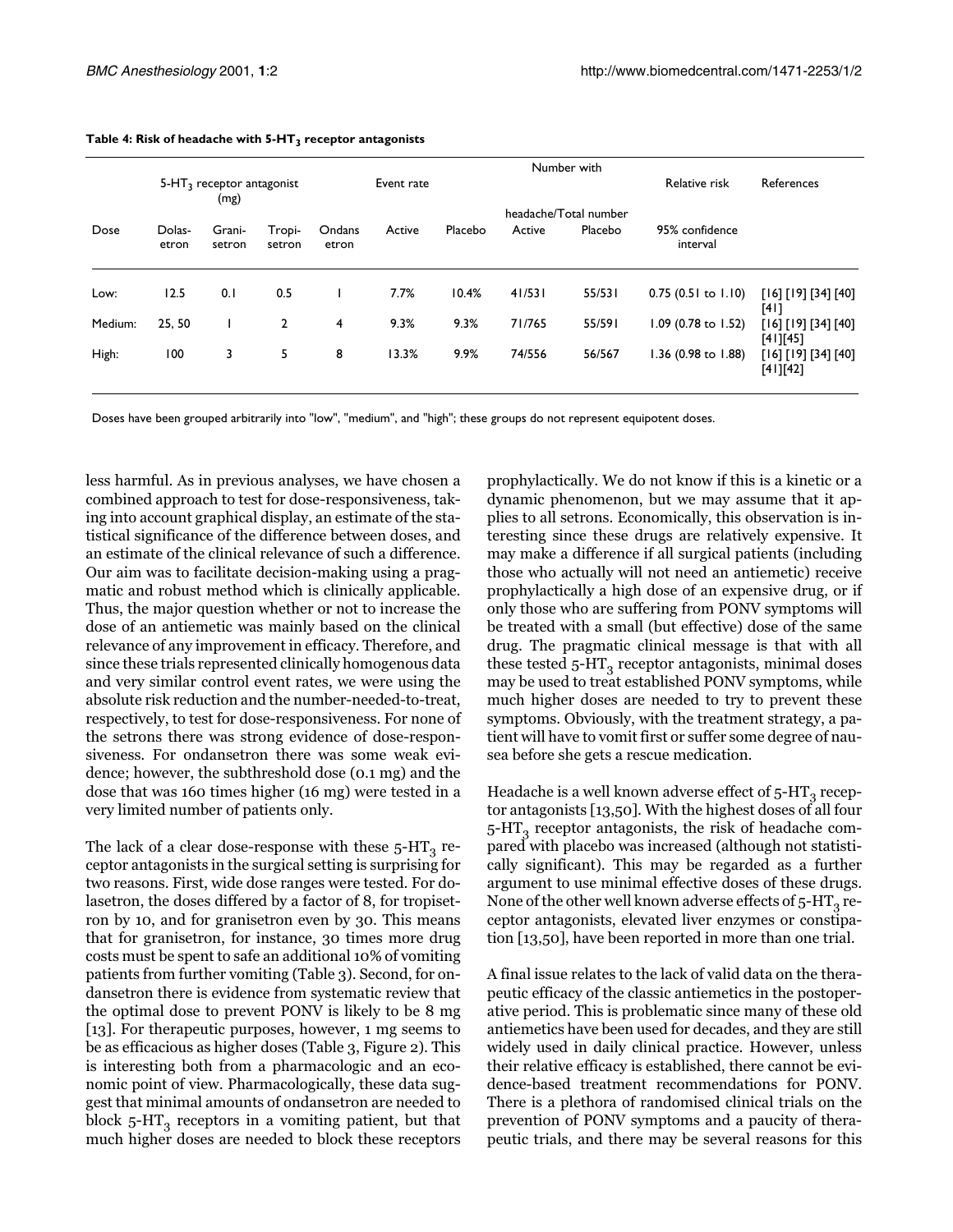discrepancy. Therapeutic trials are logistically more difficult to perform. If the baseline risk of 30% vomiting and nauseous postoperative patients is about right, then of 1,000 patients who have given their informed consent to take part in a therapeutic trial, 300 may eventually suffer from PONV symptoms. Only these may then be randomised and treated, and need to be followed-up for 24 hours. Trialists may prefer to give a drug to all patients prophylactically, and then see what's happening. Also, manufacturers may have more commercial interest in prophylaxis strategies than in treatment strategies, since then all patients will receive the drug and not only those who actually need it. Most valid data came from large multicentre trials that have been designed and sponsored by the manufacturers of the modern  $5-HT<sub>3</sub>$ receptor antagonists. Most of these trials were laudable examples of placebo-controlled dose-finding studies. However, none of them compared two  $5-HT_3$  receptor antagonists. And one only compared a  $5-HT_3$  receptor antagonist with a classic antiemetic [\[36](#page-10-19)]. In that trial, ondansetron 4 mg was superior to metoclopramide 10 mg. Metoclopramide 10 mg, however, is not antiemetic [[51](#page-10-35)].

It seems that manufacturers of old classic antiemetics are not interested in testing their compounds in well designed large trials; these drugs are widely used anyway despite the lack of evidence-based high-quality data. For none of these classic antiemetics, a dose-response has been established, and for none the optimal dose to treat established PONV is known. Manufacturers of the new compounds have produced high-quality data. However, they are not keen to compare their drugs with other new active comparators, or with effective regimens of old antiemetics. Also, in these trials, anti-nausea data are often underreported. This may lead to a false impression of antiemetic efficacy.

## **Conclusions**

In postoperative patients who are suffering from nausea or vomiting,  $5-HT<sub>3</sub>$  receptor antagonist have some effect on vomiting and less so on nausea. Minimal effective doses should be used since these are as effective as much higher doses. There is a lack of valid data for the classic antiemetics. Evidence-based treatment strategies that take into account all possible antiemetic interventions have not yet been established [\[49](#page-10-33)]. If anaesthesiologists do not want to rely exclusively on drugs that are expensive and of limited anti-nausea efficacy they need to design valid trials with older classic antiemetics. Future trials should be randomised, properly double-blind, and placebo-controlled. They should report on both short (up to 6 hours after treatment) and long (to 24 hours) observation periods, although it would be useful to also report on the delay until the antiemetic treatment shows efficacy. Nausea and vomiting should be separately reported, and adverse drug reactions need to be documented.

#### **Funding**

Prosper Grant N° 3233–051939.97 from the Swiss National Research Foundation (MRT).

#### **Competing Interests**

None declared.

#### **Acknowledgements**

We thank Eli Alon, MD, who responded to our enquiry. We thank Daniel Haake from the Medical libraries of the Centre Medical Universitaire, Geneva University, Geneva, for his help in searching electronic databases.

#### **References**

- <span id="page-9-0"></span>1. [Clergue F, Auroy Y, Pequignot F, Jougla E, Lienhart A, Laxenaire MC:](http://www.ncbi.nlm.nih.gov/entrez/query.fcgi?cmd=Retrieve&db=PubMed&dopt=Abstract&list_uids=10551604) **French survey of anesthesia in 1996.** *Anesthesiology* 1999, **91**:1509-1520
- <span id="page-9-1"></span>2. [Tramèr MR:](http://www.ncbi.nlm.nih.gov/entrez/query.fcgi?cmd=Retrieve&db=PubMed&dopt=Abstract&list_uids=11152031) **Part I. A rational approach to the control of postoperative nausea and vomiting: evidence from systematic reviews. Part I. Efficacy and harm of antiemetic interventions, and methodological issues.** *Acta Anaesthesiol Scand* 2001, **45**:4-13
- <span id="page-9-2"></span>3. [Henzi I, Walder B, Tramèr MR:](http://www.ncbi.nlm.nih.gov/entrez/query.fcgi?cmd=Retrieve&db=PubMed&dopt=Abstract&list_uids=10625002) **Dexamethasone for the prevention of postoperative nausea and vomiting: a quantitative systematic review.** *Anesth Analg* 2000, **90**:186-194
- 4. [Tramèr MR, Reynolds DJM, Moore RA, McQuay HJ:](http://www.ncbi.nlm.nih.gov/entrez/query.fcgi?cmd=Retrieve&db=PubMed&dopt=Abstract&list_uids=9740563) **When placebo controlled trials are essential and equivalence trials are inadequate.** *BMJ* 1998, **317**:780-785
- <span id="page-9-3"></span>5. [Fortney JT, Gan TJ, Graczyk S, Wetchler B, Melson T, Khalil S:](http://www.ncbi.nlm.nih.gov/entrez/query.fcgi?cmd=Retrieve&db=PubMed&dopt=Abstract&list_uids=9539593) **A comparison of the efficacy, safety, and patient satisfaction of ondansetron versus droperidol as antiemetics for elective outpatient surgical procedures. S3A-409 and S3A-410 Study Groups.** *Anesth Analg* 1998, **86**:731-738
- <span id="page-9-4"></span>6. [Tramèr MR, Phillips C, Reynolds DJM, Moore RA, McQuay HJ:](http://www.ncbi.nlm.nih.gov/entrez/query.fcgi?cmd=Retrieve&db=PubMed&dopt=Abstract&list_uids=10364857) **Costeffectiveness of ondansetron for postoperative nausea and vomiting.** *Anaesthesia* 1999, **54**:226-235
- <span id="page-9-5"></span>7. [Jadad AR, Moore RA, Carroll D, Jenkinson C, Reynolds DJM, Gava](http://www.ncbi.nlm.nih.gov/entrez/query.fcgi?cmd=Retrieve&db=PubMed&dopt=Abstract&list_uids=8721797)[ghan DJ, McQuay HJ:](http://www.ncbi.nlm.nih.gov/entrez/query.fcgi?cmd=Retrieve&db=PubMed&dopt=Abstract&list_uids=8721797) **Assessing the quality of reports of randomized clinical trials: is blinding necessary?** *Control Clin Trials* 1996, **17**:1-12
- <span id="page-9-6"></span>8. [Tramèr MR, Moore RA, Reynolds DJM, McQuay HJ:](http://www.ncbi.nlm.nih.gov/entrez/query.fcgi?cmd=Retrieve&db=PubMed&dopt=Abstract&list_uids=9133892) **A quantitative** systematic review of ondansetron in treatment of estab-<br>lished postoperative nausea and vomiting. **BM**| 1997, lished postoperative nausea and vomiting. **314**:1088-1092
- <span id="page-9-7"></span>9. Morris JA, Gardner MJ: **Calculating confidence intervals for relative risk, odds ratio, and standardised ratios and rates. Statistics with confidence – Confidence intervals and statistical guidelines.** *Ed: D.G. Altman and M.J. Gardner. BMJ Books, London,* 199550-63
- <span id="page-9-8"></span>10. [Gavaghan DJ, Moore RA, McQuay HJ:](http://www.ncbi.nlm.nih.gov/entrez/query.fcgi?cmd=Retrieve&db=PubMed&dopt=Abstract&list_uids=10781914) **An evaluation of homogeneity tests in meta-analysis in pain using simulations of individual patient data.** *Pain* 2000, **85**:415-424
- <span id="page-9-9"></span>11. [Laupacis A, Sackett DL, Roberts RS:](http://www.ncbi.nlm.nih.gov/entrez/query.fcgi?cmd=Retrieve&db=PubMed&dopt=Abstract&list_uids=3374545) **An assessment of clinically useful measures of the consequences of treatment.** *N Engl J Med* 1988, **318**:1728-33
- <span id="page-9-10"></span>12. [Cook RJ, Sackett DL:](http://www.ncbi.nlm.nih.gov/entrez/query.fcgi?cmd=Retrieve&db=PubMed&dopt=Abstract&list_uids=7873954) **The number needed to treat: a clinically useful measure of treatment effect.** *BMJ* 1995, **310**:452-454
- <span id="page-9-11"></span>13. [Tramèr MR, Reynolds DJM, Moore RA, McQuay HJ:](http://www.ncbi.nlm.nih.gov/entrez/query.fcgi?cmd=Retrieve&db=PubMed&dopt=Abstract&list_uids=9416710) **Efficacy, doseresponse, and safety of ondansetron in prevention of postoperative nausea and vomiting: A quantitative systematic review of randomized placebo-controlled trials.** *Anesthesiology* 1997, **87**:1277-1289
- <span id="page-9-12"></span>14. [Altman D:](http://www.ncbi.nlm.nih.gov/entrez/query.fcgi?cmd=Retrieve&db=PubMed&dopt=Abstract&list_uids=9804726) **Confidence intervals for the number needed to treat.** *BMJ* 1998, **317**:1309-1312
- <span id="page-9-13"></span>15. [Tramèr M, Moore A, McQuay H:](http://www.ncbi.nlm.nih.gov/entrez/query.fcgi?cmd=Retrieve&db=PubMed&dopt=Abstract&list_uids=9135300) **Meta-analytic comparison of prophylactic antiemetic efficacy for postoperative nausea and vomiting: propofol anaesthesia vs omitting nitrous oxide vs a total i.v. anaesthesia with propofol.** *Br J Anaesth* 1997, **78**:256-259